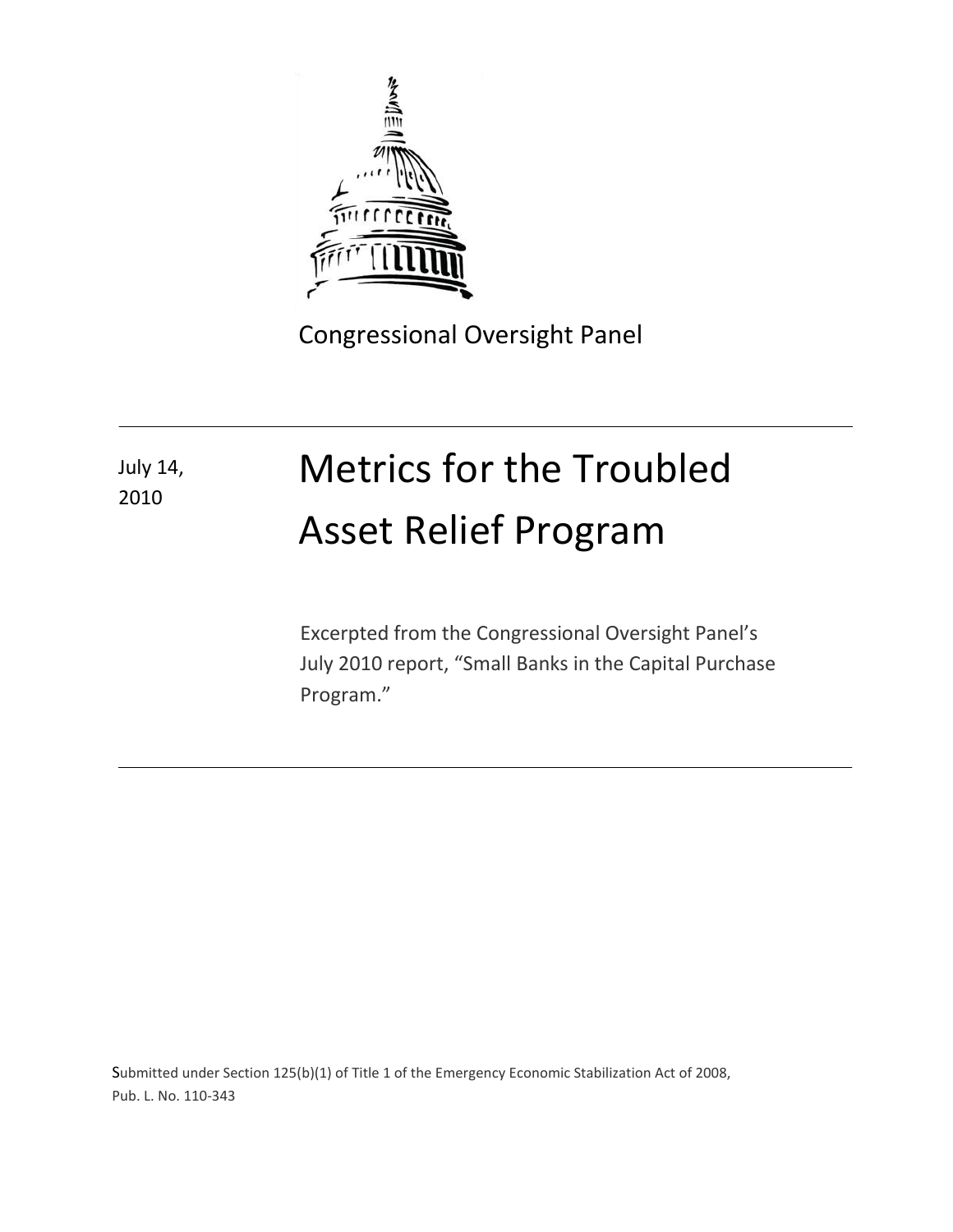## **TARP Metrics**

<span id="page-1-0"></span> $\overline{a}$ 

Each month, the Panel's report highlights a number of metrics that the Panel and others, including Treasury, the Government Accountability Office (GAO), Special Inspector General for the Troubled Asset Relief Program (SIGTARP), and the Financial Stability Oversight Board, consider useful in assessing the effectiveness of the Administration's efforts to restore financial stability and accomplish the goals of EESA. This section discusses changes that have occurred in several indicators since the release of the Panel's June report.

- <span id="page-1-1"></span> **Financial Indices.** Since its post-crisis trough in April 2010, the St. Louis Federal Reserve Financial Stress Index has increased over ninefold.<sup>285</sup> Such an increase indicates that recently more stress is being felt across the financial spectrum. The index has, however, decreased over three standard deviations from the starting date of EESA in October 2008.
- Volatility has increased of late. The Chicago Board Options Exchange Volatility Index (VIX) has nearly doubled since its post-crisis low on April 12, 2010, although current levels are short of mid-May's heights.

<sup>285</sup> Federal Reserve Bank of St. Louis, *Series STLFSI: Business/Fiscal: Other Economic Indicators*  (Instrument: St. Louis Financial Stress Index (STLFSI), Frequency: Weekly) (online at research.stlouisfed.org/fred2/categories/98) (hereinafter "Series STLFSI: Business/Fiscal: Other Economic Indicators") (accessed July 6, 2010). The index includes 18 weekly data series, beginning in December 1993 to the present. The series are: effective federal funds rate, 2-year Treasury, 10-year Treasury, 30-year-Treasury, Baa-rated corporate, Merrill Lynch High Yield Corporate Master II Index, Merrill Lynch Asset-Backed Master BBB-rated, 10 year Treasury minus 3-month Treasury, Corporate Baa-rated bond minus 10-year Treasury, Merrill Lynch High Yield Corporate Master II Index minus 10-year Treasury, 3-month LIBOR-OIS spread, 3-month TED spread, 3month commercial paper minus 3-month Treasury, the J.P. Morgan Emerging Markets Bond Index Plus, Chicago Board Options Exchange Market Volatility Index, Merrill Lynch Bond Market Volatility Index (1-month), 10-year nominal Treasury yield minus 10-year Treasury Inflation Protected Security yield, and Vanguard Financials Exchange-Traded Fund (equities). The index is constructed using principal components analysis after the data series are de-meaned and divided by their respective standard deviations to make them comparable units. The standard deviation of the index is set to 1. For more details on the construction of this index, *see* Federal Reserve Bank of St. Louis, *National Economic Trends Appendix: The St. Louis Fed's Financial Stress Index* (Jan. 2010) (online at research.stlouisfed.org/publications/net/NETJan2010Appendix.pdf).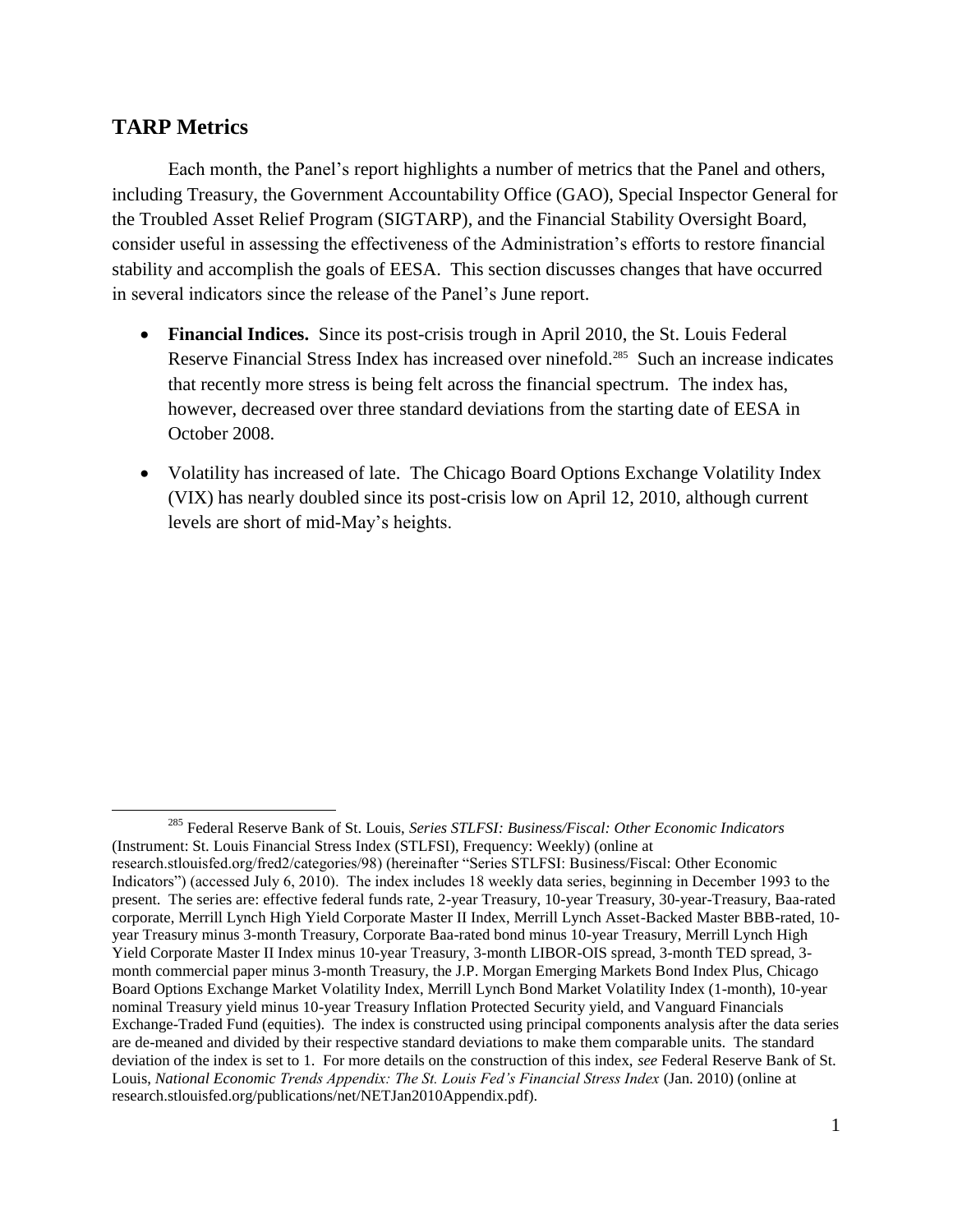

**Figure 34: St. Louis Federal Reserve Financial Stress Index**<sup>286</sup>

**Figure 35: Chicago Board Options Exchange Volatility Index**<sup>287</sup>



l

<sup>286</sup> [Series STLFSI: Business/Fiscal: Other Economic Indicators,](#page-1-0) *supra* not[e 285.](#page-1-1)

<sup>&</sup>lt;sup>287</sup> Data accessed through Bloomberg data service on July 2, 2010.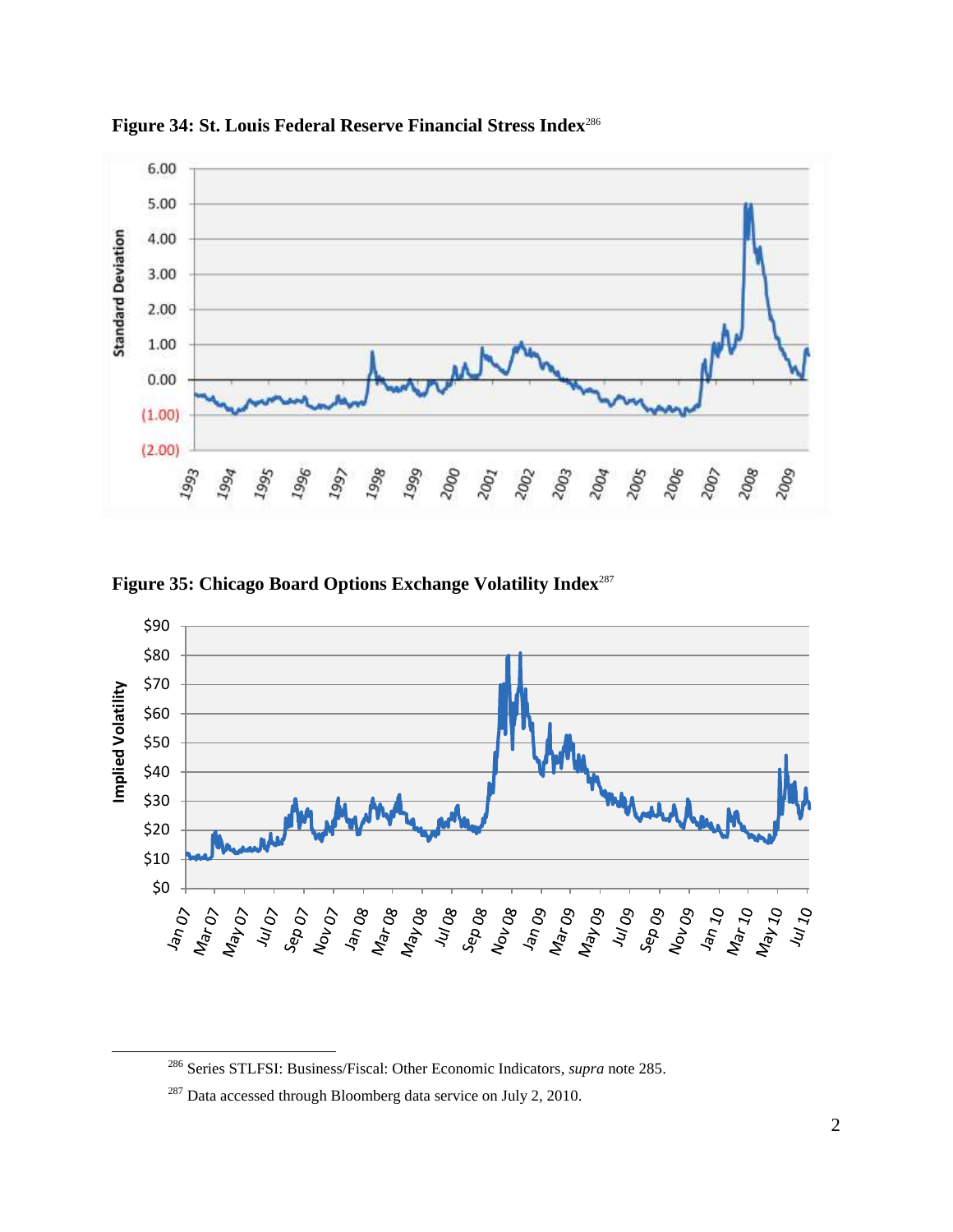• Interest Rate Spreads. Since the Panel's June report, interest rate spreads have stayed fairly constant, suggesting the previously noted slowdown in economic growth has leveled off. The conventional mortgage spread, which measures the 30-year mortgage rate over 10-year Treasury bond yields, decreased by less than 1 percent in June to date. The 30-year mortgage interest rates have also decreased very slightly.<sup>288</sup> The TED Spread, which serves as an indicator for perceived risk in the financial markets, eased its upward trend, growing less than 10 percent in June to date as opposed to nearly doubling over the month of May.

The LIBOR-OIS spread reflects the health of the banking system. While it increased over 150 percent in the month of May, it has also slowed its rise, increasing less than 10 percent in June to date.<sup>289</sup> Increases in the LIBOR rates and TED Spread suggest more hesitation among banks to lend to other counterparties.<sup>290</sup>

The interest rate spread for AA asset-backed commercial paper, which is considered midinvestment grade, has increased by nearly 15 percent since the Panel's June report. The interest rate spread on A2/P2 commercial paper, a lower grade investment than AA assetbacked commercial paper, increased by nearly 30 percent during June to date. The widening commercial paper spreads in June could be affected by recent problems in the Euro zone. Money market mutual funds are divesting from Greece, Spain, and Portugal. European CP due in a month has been trading on average at more than double the rate of 30-day U.S. AA-rated Financial Commercial Paper.<sup>291</sup>

l

<sup>288</sup> Board of Governors of the Federal Reserve System, *Federal Reserve Statistical Release H.15: Selected Interest Rates: Historical Data* (Instrument: Conventional Mortgages, Frequency: Weekly) (online at www.federalreserve.gov/releases/h15/data/Weekly\_Thursday\_/H15\_MORTG\_NA.txt) (accessed June 24, 2010).

 $^{289}$  Data accessed through Bloomberg data service on June 24, 2010.

<sup>290</sup> Federal Reserve Bank of Minneapolis, *Measuring Perceived Risk – The TED Spread* (Dec. 2008) (online at www.minneapolisfed.org/publications\_papers/pub\_display.cfm?id=4120).

<sup>&</sup>lt;sup>291</sup> The Bank of England, *Statistical Interactive Database: Euro-Commercial Paper Rates (Instrument: 1* month – euro, Frequency: Daily) (online at www.bankofengland.co.uk/mfsd/iadb/NewIntermed.asp) (accessed July 1, 2010). Board of Governors of the Federal Reserve System, *Federal Reserve Statistical Release: Commercial Paper Rates and Outstandings: Data Download Program* (Instrument: AA Financial Discount Rate, Frequency: Daily) (online at www.federalreserve.gov/DataDownload/Choose.aspx?rel=CP) (accessed June 25, 2010).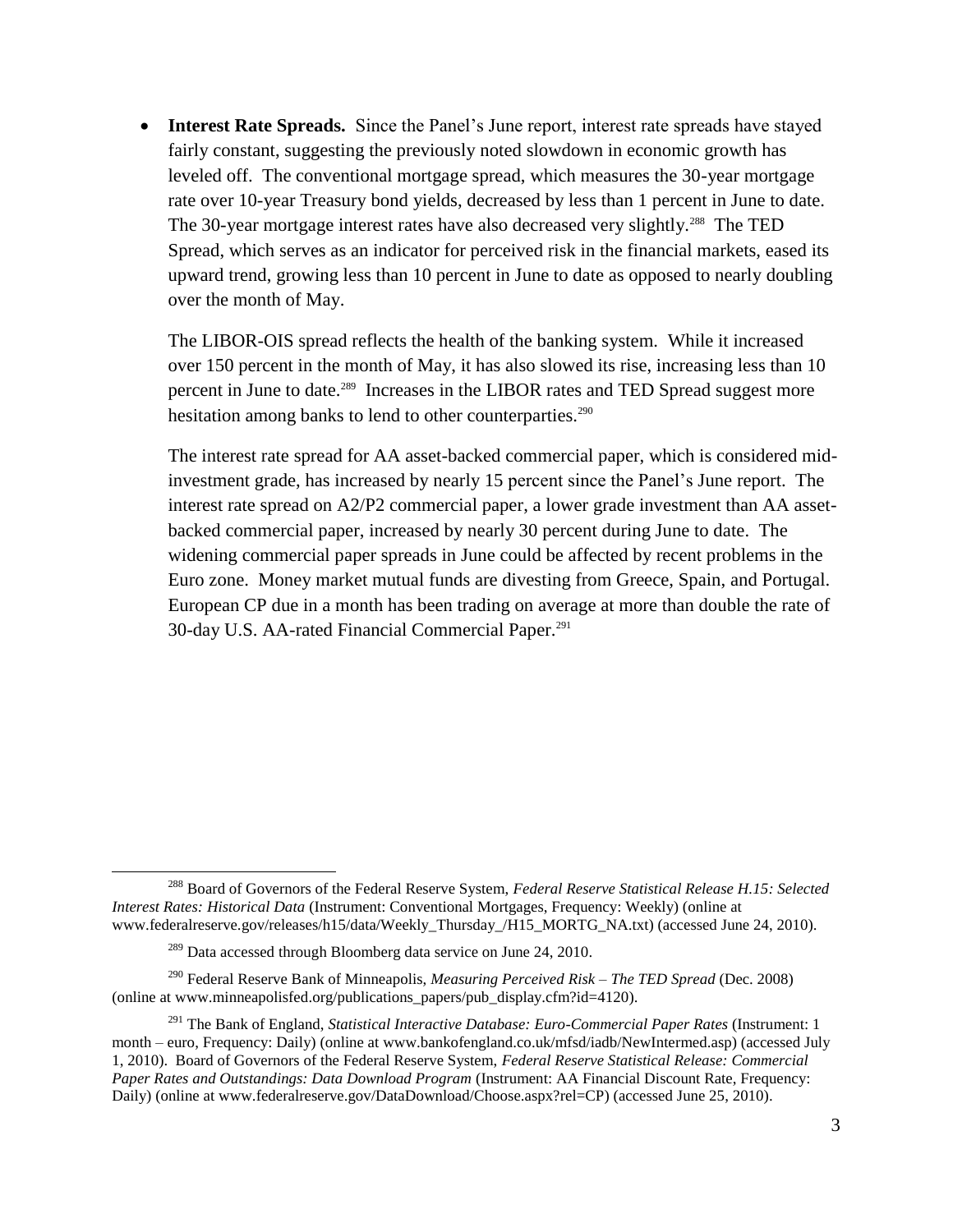#### **Figure 36: Interest Rate Spreads**

 $\overline{\phantom{a}}$ 

| <b>Indicator</b>                                                                     | <b>Current Spread</b><br>(as of 6/24/2010) | <b>Percent Change</b><br><b>Since Last Report</b><br>(6/2/2010) |
|--------------------------------------------------------------------------------------|--------------------------------------------|-----------------------------------------------------------------|
| Conventional mortgage rate spread <sup>292</sup>                                     | 1.52                                       | 2.70%                                                           |
| TED Spread (basis points)                                                            | 40.83                                      | 8.15%                                                           |
| Overnight AA asset-backed commercial paper interest rate<br>spread $^{293}$          | 0.13                                       | 14.29%                                                          |
| Overnight A2/P2 nonfinancial commercial paper interest<br>rate spread <sup>294</sup> | 0.25                                       | 28.57%                                                          |

www.federalreserve.gov/releases/h15/data/Weekly\_Friday\_/H15\_TCMNOM\_Y10.txt) (accessed June 25, 2010).

<sup>292</sup> Board of Governors of the Federal Reserve System, *Federal Reserve Statistical Release H.15: Selected Interest Rates: Historical Data* (Instrument: Conventional Mortgages, Frequency: Weekly) (online at www.federalreserve.gov/releases/h15/data/Weekly\_Thursday\_/H15\_MORTG\_NA.txt) (accessed June 24, 2010); Board of Governors of the Federal Reserve System, *Federal Reserve Statistical Release H.15: Selected Interest Rates: Historical Data* (Instrument: U.S. Government Securities/Treasury Constant Maturities/Nominal 10-Year, Frequency: Weekly) (online at

<sup>293</sup> Board of Governors of the Federal Reserve System, *Federal Reserve Statistical Release: Commercial Paper Rates and Outstandings: Data Download Program* (Instrument: AA Asset-Backed Discount Rate, Frequency: Daily) (online at www.federalreserve.gov/DataDownload/Choose.aspx?rel=CP) (accessed June 25, 2010); Board of Governors of the Federal Reserve System, *Federal Reserve Statistical Release: Commercial Paper Rates and Outstandings: Data Download Program* (Instrument: AA Nonfinancial Discount Rate, Frequency: Daily) (online at www.federalreserve.gov/DataDownload/Choose.aspx?rel=CP) (accessed June 25, 2010). In order to provide a more complete comparison, this metric utilizes the average of the interest rate spread for the last five days of the month.

<sup>294</sup> Board of Governors of the Federal Reserve System, *Federal Reserve Statistical Release: Commercial Paper Rates and Outstandings: Data Download Program* (Instrument: A2/P2 Nonfinancial Discount Rate, Frequency: Daily) (online at www.federalreserve.gov/DataDownload/Choose.aspx?rel=CP) (accessed June 25, 2010). In order to provide a more complete comparison, this metric utilizes the average of the interest rate spread for the last five days of the month.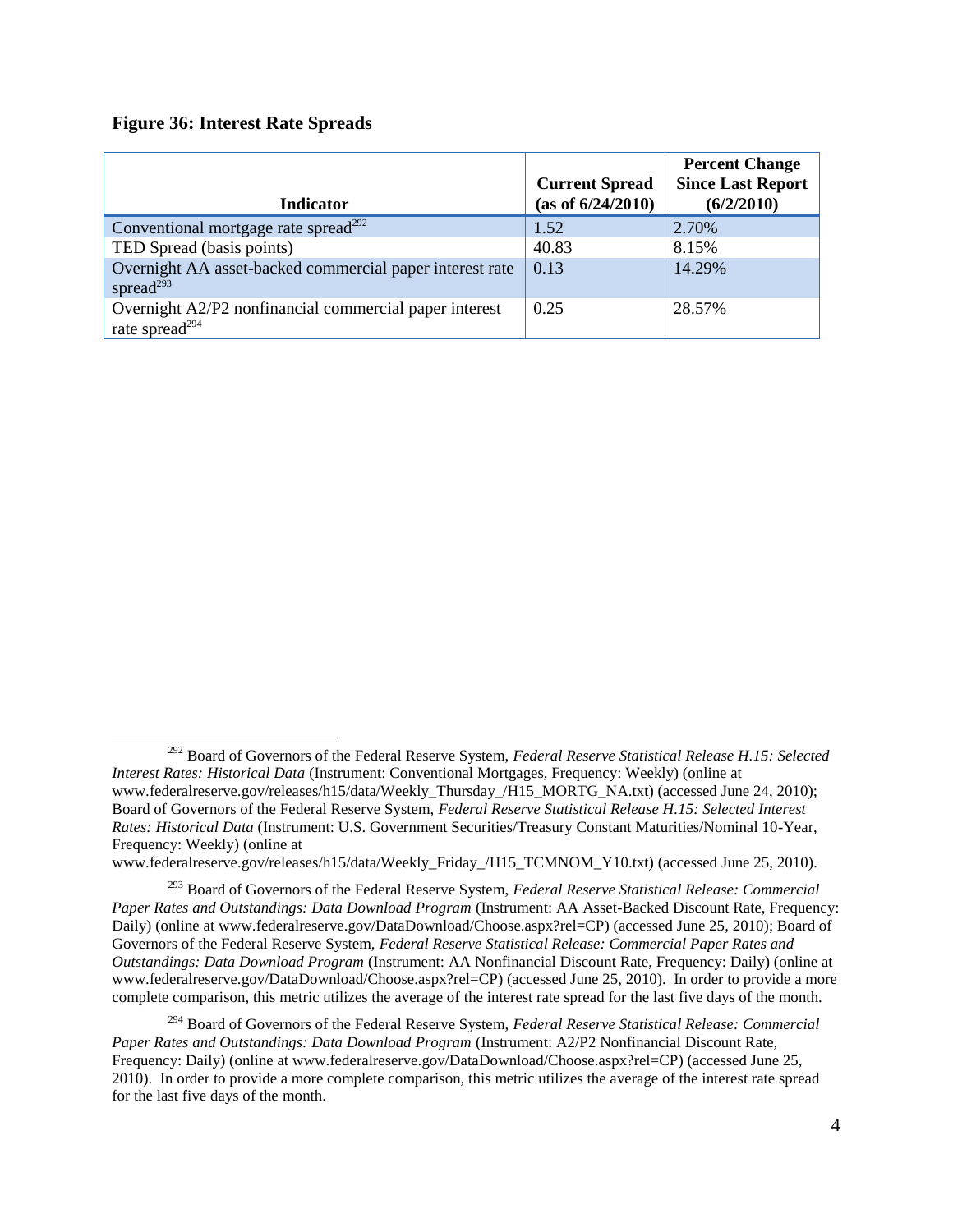**LIBOR Rates.** As of June 24, 2010, the 3-month and 1-month London Interbank Offer Rates (LIBOR), the prices at which banks lend and borrow from each other, are 0.537 and 0.347, respectively. Beginning on March 1, 2010, the 3-month LIBOR has more than doubled to date, although it has increased by less than 1 percent since the Panel's June report. The 1-month LIBOR has also increased significantly in the past three months, albeit decreasing about 1 percent since June 2, 2010. Since March 1, the 1 month LIBOR rate rose by half again. These heightened levels indicate continuing concern among banks about lending and borrowing from one another.<sup>295</sup>

#### **Figure 37: 3-Month and 1-Month LIBOR Rates (as of June 24, 2010)**

|                              | <b>Current Rates</b> | <b>Percent Change from Data</b><br><b>Available at Time of Last</b> |
|------------------------------|----------------------|---------------------------------------------------------------------|
| Indicator                    | (as of 6/24/2010)    | <b>Report (6/2/2010)</b>                                            |
| 3-Month LIBOR <sup>296</sup> | .537                 | $(1.05)\%$                                                          |
| 1-Month LIBOR <sup>297</sup> | .347                 | $(0.06)\%$                                                          |

### **Figure 38: 3-Month and 1-Month LIBOR**<sup>298</sup>

 $\overline{a}$ 



<sup>295</sup> Data accessed through Bloomberg data service on June 25, 2010.

 $296$  Data accessed through Bloomberg data service on June 25, 2010.

 $297$  Data accessed through Bloomberg data service on June 25, 2010.

 $298$  Data accessed through Bloomberg data service on June 25, 2010.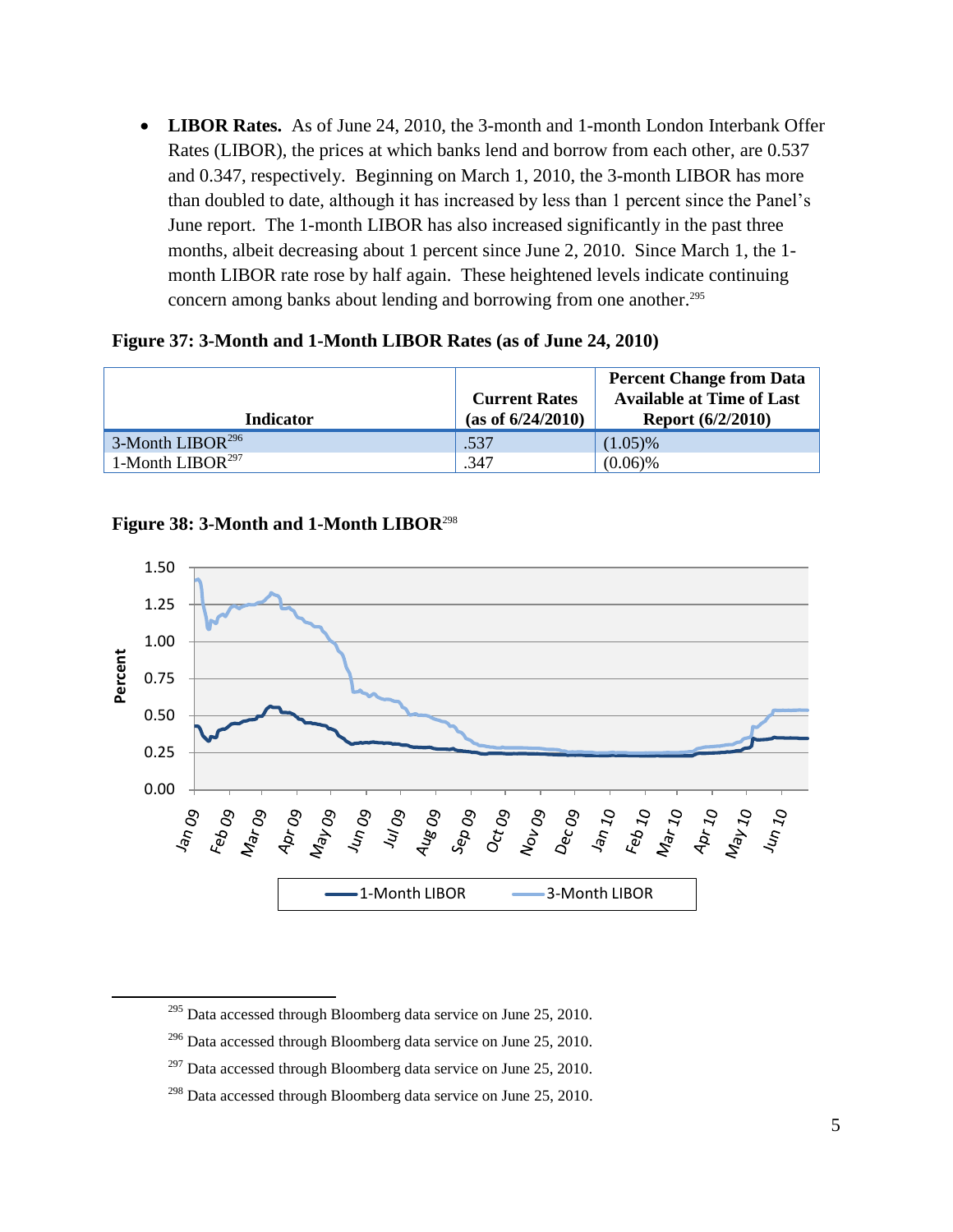**LIBOR-OIS Spread.** The LIBOR-OIS Spread serves as an indicator of the health of the banking system. It is the difference between LIBOR and the overnight indexed swap rate. It has been gradually rising since late April and has nearly tripled since early May. While the spread is nowhere near the landmark values seen during the peak of the financial crisis, recent LIBOR-OIS spread values are over three times the historic norm of approximately 11 basis points, from December 2001 to June 2007.



#### Figure 39: LIBOR-OIS Spread<sup>299</sup>

 $\overline{\phantom{a}}$ 

<sup>&</sup>lt;sup>299</sup> Data accessed through Bloomberg data service on June 25, 2010.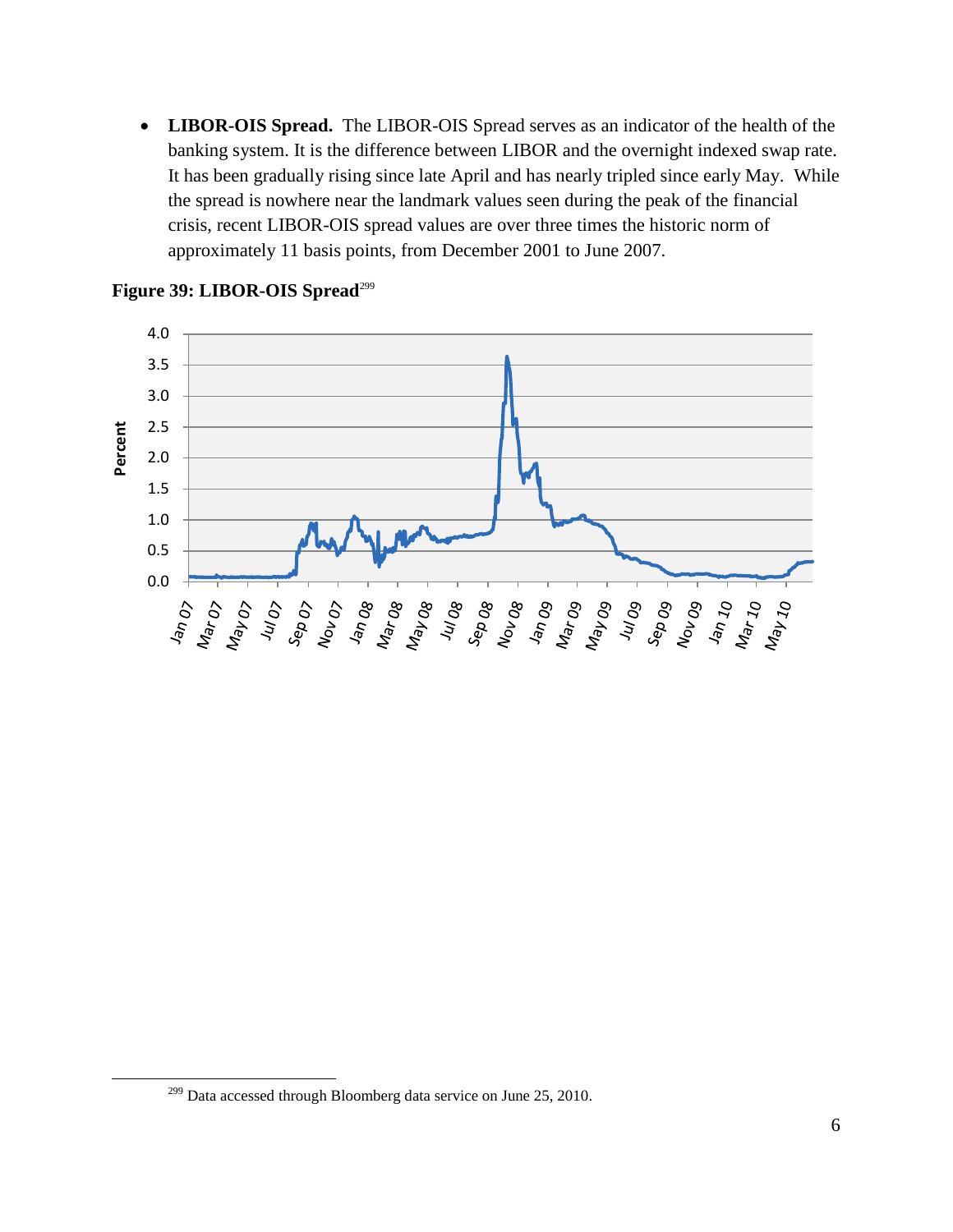**Corporate Bond Spread.** The spread between Moody's Baa Corporate Bond Yield Index and 30-year constant maturity U.S. Treasury Bond yields has been steadily increasing since late April. Since early May, this spread has increased by over a third. This indicates the difference in perceived risk between corporate and government bonds, and an increasing spread could indicate either that corporate bonds are viewed as becoming relatively more risky, or that U.S. government debt is being viewed as relatively less risky (or both).



**Figure 40: Moody's Baa Corporate Bond Index and 30-Year U.S. Treasury Yield**<sup>300</sup>

<span id="page-7-0"></span> **Housing Indicators.** Foreclosure actions, which consist of default notices, scheduled auctions, and bank repossessions, dropped 3 percent in May to 322,920. This metric is over 15 percent above the foreclosure action level at the time of the EESA enactment.<sup>301</sup> Both the Case-Shiller Composite 20-City Composite as well as the FHFA Housing Price Index decreased slightly in March 2010. The Case-Shiller and FHFA indices are 7 percent and 6 percent, respectively, below their levels of October 2008.<sup>302</sup> Sales of new

 $\overline{\phantom{a}}$ 

<sup>300</sup> The Federal Reserve Bank of St. Louis, *Series DGS30: Selected Interest Rates* (Instrument: 30-Year Treasury Constant Maturity Rate, Frequency: Daily) (online at research.stlouisfed.org/fred2/) (accessed June 28, 2010). Corporate Baa rate data accessed through Bloomberg data service on June 25, 2010.

<sup>301</sup> RealtyTrac, *Foreclosure Activity Increases 5 Percent In October* (Nov. 13, 2008) (online at www.realtytrac.com/contentmanagement/pressrelease.aspx?channelid=9&itemid=5420).

<sup>302</sup> Most recent data available for April 2010. Standard and Poor's, *S&P/Case-Shiller Home Price Indices* (Instrument: Case-Shiller 20-City Composite Seasonally Adjusted, Frequency: Monthly) (online at www.standardandpoors.com/indices/sp-case-shiller-home-price-indices/en/us/?indexId=spusa-cashpidff--p-us----) (accessed June 28, 2010). Federal Housing Finance Agency, *U.S. and Census Division Monthly Purchase Only*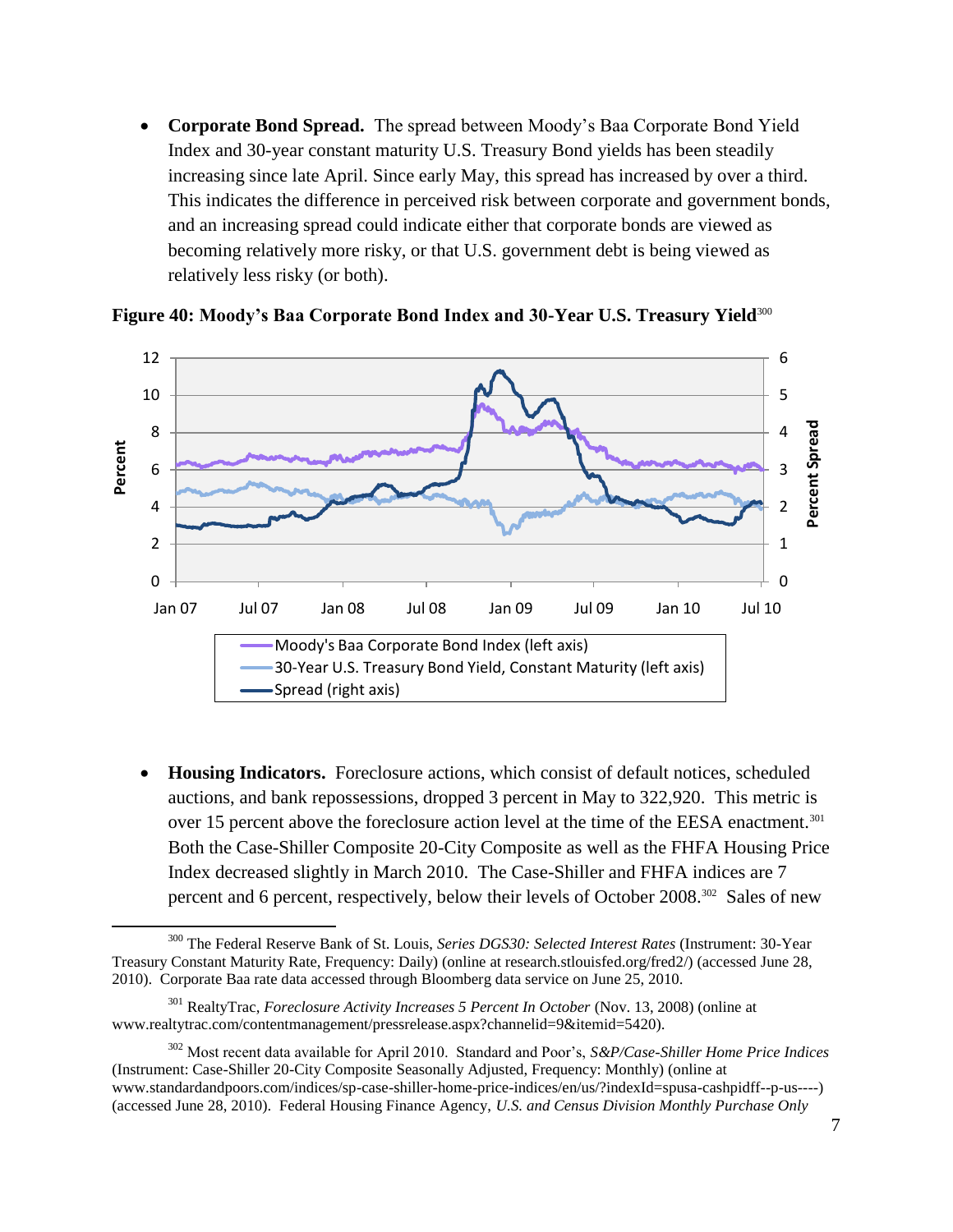homes collapsed in May to 300,000, the lowest level since 1963.<sup>303</sup> Market consensus is that this is due in part to the April 30th expiration of federal tax credits for new-home buyers.<sup>304</sup>

#### **Figure 41: Housing Indicators**

l

| <b>Indicator</b>                                   | <b>Most Recent</b><br><b>Monthly Data</b> | <b>Percent Change</b><br>from Data Available<br>at Time of Last<br><b>Report</b> | <b>Percent</b><br><b>Change Since</b><br>October 2008 |
|----------------------------------------------------|-------------------------------------------|----------------------------------------------------------------------------------|-------------------------------------------------------|
|                                                    |                                           |                                                                                  |                                                       |
| Monthly foreclosure actions <sup>305</sup>         | 322,920                                   | $(3.3)\%$                                                                        | 15.5%                                                 |
| S&P/Case-Shiller Composite 20 Index <sup>306</sup> | 145.1                                     | $(.05)\%$                                                                        | (6.7)%                                                |
| FHFA Housing Price Index <sup>307</sup>            | 194.7                                     | 0.9%                                                                             | $(3.7)\%$                                             |

<span id="page-8-0"></span>Additionally, Case-Shiller futures<sup>308</sup> prices indicate a market expectation that home-price values will stay constant or decrease through the end of 2010. These futures are cashsettled to a weighted composite index of U.S. housing prices, as well as to specific

*Index* (Instrument: USA, Seasonally Adjusted) (online at www.fhfa.gov/Default.aspx?Page=87) (hereinafter "U.S. and Census Division Monthly Purchase Only Index") (accessed July 12, 2010). S&P has cautioned that the seasonal adjustment is potentially being distorted by irregular factors. These distortions could include distressed sales and the various government programs. S&P Indices: Index Analysis, S&P Indices, *S&P/Case-Shiller Home Price Indices and Seasonal Adjustment* (Apr. 2010) (online at

www.standardandpoors.com/servlet/BlobServer?blobheadername3=MDT-

Type&blobcol=urldata&blobtable=MungoBlobs&blobheadervalue2=inline%3B+filename%3DCaseShiller\_Seasona lAdjustment2%2C0.pdf&blobheadername2=Content-

Disposition&blobheadervalue1=application%2Fpdf&blobkey=id&blobheadername1=content-

type&blobwhere=1243679046081&blobheadervalue3=UTF-8).

<sup>303</sup> U.S. Census Bureau and U.S. Department of Housing and Urban Development, *New Residential Sales in May 2010* (June 23, 2010) (online at www.census.gov/const/newressales.pdf); U.S. Census Bureau, *Houses Sold by Region* (online at www.census.gov/ftp/pub/const/sold\_cust.xls) (accessed June 25, 2010).

<sup>304</sup> Mortgage Bankers Association, *June 2010 Mortgage Finance Commentary* (June 11, 2010) (online at www.mbaa.org/NewsandMedia/PressCenter/73095.htm) ("Early data from MBA's Weekly Application Survey continue to suggest a fairly sharp pullback in home sales following the expiration of the homebuyer tax credit.").

<sup>305</sup> RealtyTrac, *Foreclosure Activity Press Releases* (online at www.realtytrac.com/ContentManagement/PressRelease.aspx) (accessed June 28, 2010). Most recent data available for May 2010.

<sup>306</sup> Standard & Poor's, *S&P/Case-Shiller Home Price Indices* (Instrument: Seasonally Adjusted Composite 20 Index) (online at www.standardandpoors.com/indices/sp-case-shiller-home-price-indices/en/us/?indexId=spusacashpidff--p-us----) (accessed July 12, 2010). Most recent data available for March 2010.

<sup>307</sup> [U.S. and Census Division Monthly Purchase Only Index,](#page-8-0) *supra* not[e 302.](#page-7-0) Most recent data available for April 2010.

<sup>308</sup> Data accessed through Bloomberg data service on June 28, 2010. The Case-Shiller Futures contract is traded on the CME and is settled to the Case-Shiller Index two months after the previous calendar quarter. For example, the February contract will be settled against the spot value of the S&P Case-Shiller Home Price Index values representing the fourth calendar quarter of the previous year, which is released in March. Note that utility of futures as forecasts diminishes the further out one looks.